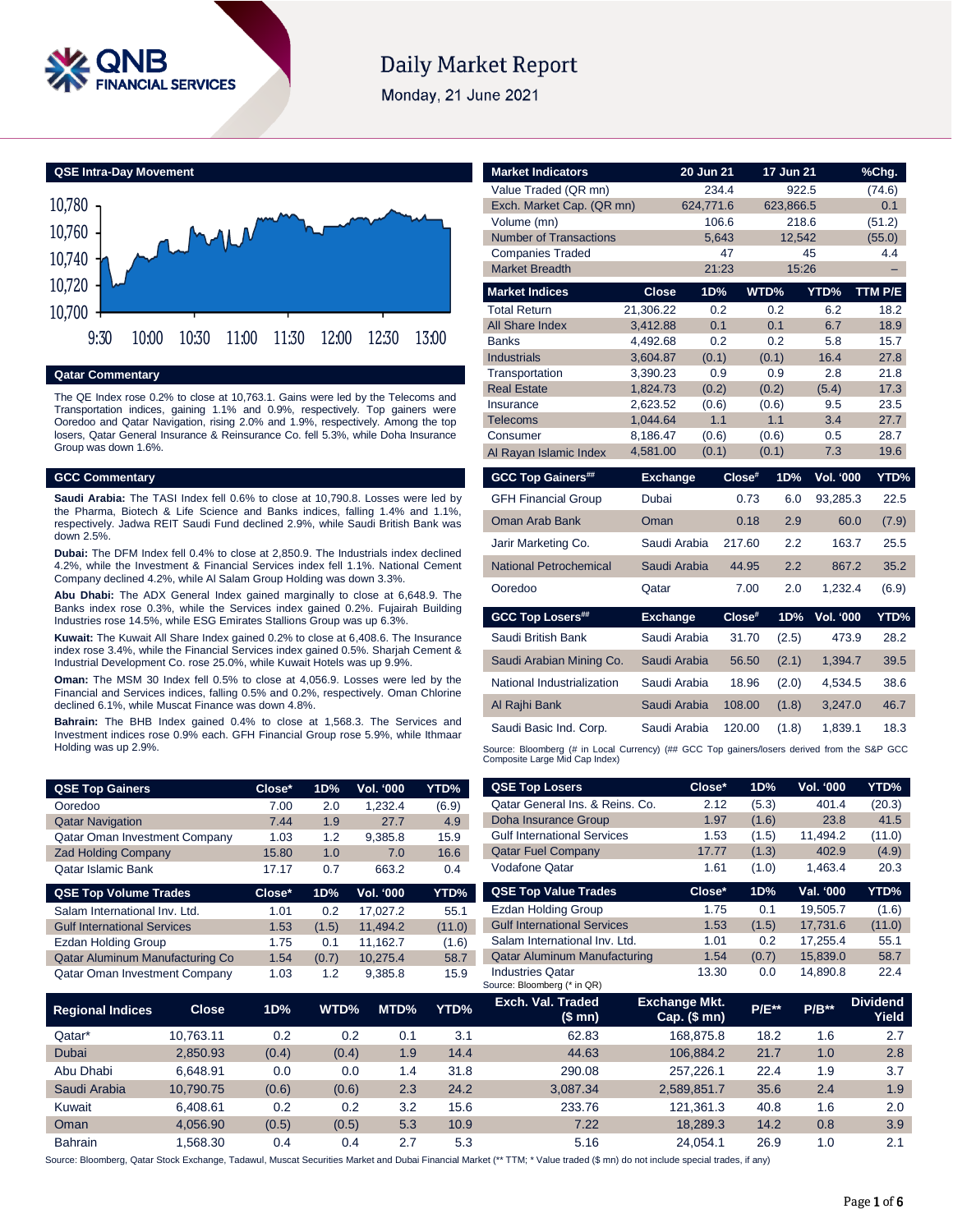### **Qatar Market Commentary**

- The QE Index rose 0.2% to close at 10,763.1. The Telecoms and Transportation indices led the gains. The index rose on the back of buying support from foreign shareholders despite selling pressure from Qatari, GCC and Arab shareholders.
- Ooredoo and Qatar Navigation were the top gainers, rising 2.0% and 1.9%, respectively. Among the top losers, Qatar General Insurance & Reinsurance Co. fell 5.3%, while Doha Insurance Group was down 1.6%.
- Volume of shares traded on Sunday fell by 51.2% to 106.6mn from 218.6mn on Thursday. Further, as compared to the 30-day moving average of 198.7mn, volume for the day was 46.3% lower. Salam International Inv. Ltd. and Gulf International Services were the most active stocks, contributing 16.0% and 10.8% to the total volume, respectively.

| <b>Overall Activity</b>        | Buy %*   | Sell %*  | Net (QR)         |
|--------------------------------|----------|----------|------------------|
| Qatari Individuals             | 46.56%   | 43.81%   | 6,458,235.7      |
| <b>Qatari Institutions</b>     | 23.50%   | 31.10%   | (17,799,469.6)   |
| Qatari                         | 70.06%   | 74.90%   | (11, 341, 233.9) |
| <b>GCC Individuals</b>         | 0.60%    | 1.44%    | (1,953,845.0)    |
| <b>GCC</b> Institutions        | 0.62%    | 0.82%    | (483, 315.0)     |
| <b>GCC</b>                     | 1.22%    | 2.26%    | (2,437,159.9)    |
| Arab Individuals               | 11.30%   | 11.74%   | (1,019,266.4)    |
| <b>Arab Institutions</b>       | $0.00\%$ | $0.00\%$ |                  |
| Arab                           | 11.30%   | 11.74%   | (1,019,266.4)    |
| <b>Foreigners Individuals</b>  | 3.41%    | 3.66%    | (579, 736.7)     |
| <b>Foreigners Institutions</b> | 14.01%   | 7.45%    | 15,377,396.9     |
| <b>Foreigners</b>              | 17.42%   | 11.10%   | 14,797,660.2     |

Source: Qatar Stock Exchange (\*as a % of traded value)

## **Earnings Calendar**

| <b>Tickers</b> | <b>Company Name</b>       | Date of reporting 2Q2021 results | No. of days remaining | <b>Status</b> |
|----------------|---------------------------|----------------------------------|-----------------------|---------------|
| <b>QFLS</b>    | <b>Qatar Fuel Company</b> | $11 -$ Jul-21                    | 20                    | Due           |
| <b>DHBK</b>    | Doha Bank                 | 27-Jul-21                        | 36                    | Due           |
|                |                           |                                  |                       |               |

Source: QSE

# **News**

- **Qatar**
- **QFLS to disclose its Semi-Annual financial results on July 11 –** Qatar Fuel Company (QFLS) will disclose its financial statement for the period ending June 30, 2021 on July 11, 2021. (QSE)
- **QFLS to hold its investors relation conference call on July 12 –** Qatar Fuel Company (QFLS) announced that the conference call with the Investors to discuss the financial results for the Semi-Annual 2021 will be held on July 12, 2021 at 11:00 am, Doha Time. (QSE)
- **UDCD digitally transforms real estate customer experiences with Sitecore –** United Development Company (UDCD), a leading Qatari public shareholding company, has announced its digital transformation with Sitecore, the global leader in digital experience management software. It's driving new levels of innovation in Qatar's real estate market. Qatar's real estate market is seeing new levels of optimism, thanks to a growing white-collar workforce, regulations that allow for more freehold ownership and permanent residency, and real estate projects that support Qatar National Vision 2030. As a result, the value of Qatar's real estate deals exceeded QR15bn in 2H2020, according to a recent report by KPMG. UDCD, whose developments include long-term residential, commercial, and entertainment projects, such as The Pearl-Qatar and Gewan Island, is digitally transforming with the channel partner Advancya. As a result, UDCD is integrating and optimizing its customer experiences across its website, digital marketing, and social media channels. (Qatar Tribune)
- **Al-Kuwari: Qatar Economic Forum to highlight country as key economic player, top investment destination –** HE the Minister of Commerce and Industry and Acting Minister of Finance, Ali bin Ahmed Al-Kuwari, affirmed that the Qatar

Economic Forum, powered by Bloomberg, which starts Monday via videoconferencing, constitutes an opportunity to shed light on the efforts of the State of Qatar to consolidate its position as an influential economic player in the region and a leading investment destination to value-added projects, especially in sectors that serve the Qatar National Vision 2030 and the National Development Strategy 2018-2022 to establish a diversified and competitive knowledge-based economy. (Gulf-Times.com)

- **Qatar's ambassador to Mexico: World Cup facilities are 90% ready –** Ambassador of Qatar to Mexico Mohamed bin Jassim Al-Kuwari stated that about 90% of the facilities for the World Cup Qatar 2022 are ready. In an interview with Fox Sport, he pointed out that Qatar continues to host the most important sporting events, which is useful for testing the stadiums and infrastructure before the big event, stating that the World Cup Qatar will be characterized by the use of sustainable energy, ease of movement and the ability to watch two matches per day. In another interview with France 24, he affirmed that Qatar is proceeding with a comprehensive reform to promote and protect the rights of workers, noting that the last period witnessed a remarkable development in the promotion and protection of the rights of expatriate workers to Qatar. (Gulf-Times.com)
- **Qatar to become leading tourism destination globally –** Qatar's tourism sector will get a long-term boost from the plans of the Prime Minister and Minister of Interior HE Sheikh Khalid bin Khalifa bin Abdulaziz Al Thani and will position the country as a leading tourism destination globally. During his meeting with Editors-in-Chief of Qatari newspapers, HE the Prime Minister revealed ambitious plans for the tourism sector. "We seek to create new destinations that suit and interest all segments of society and tourists. Legislative tools for restructuring the tourism sector regulators will be released soon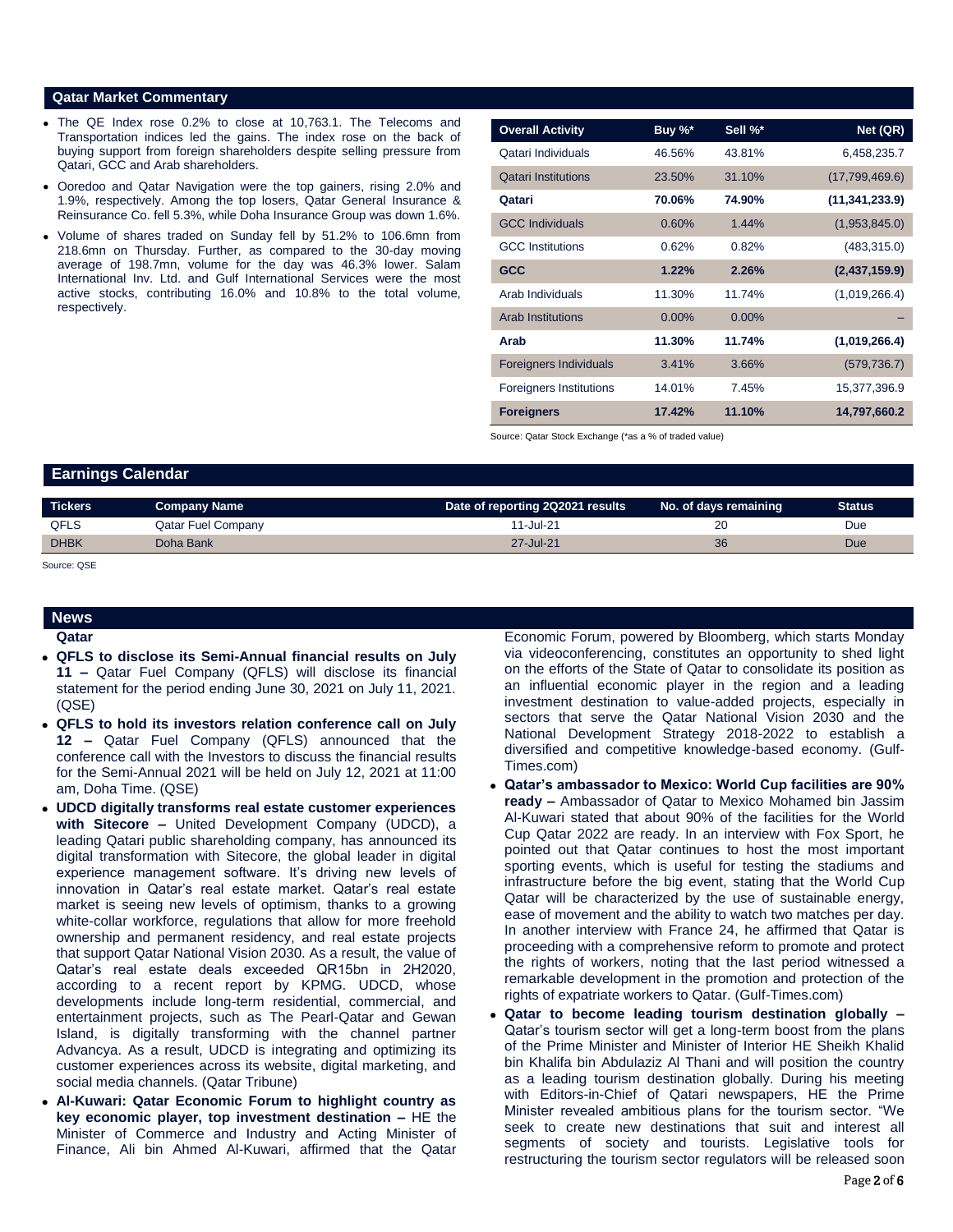and this sector will be followed up by the Prime Minister. We also have a complete and national strategy for the development of the tourism sector, which includes the development of beaches, which is an integrated project that includes many areas," HE the Prime Minister had said. The tourism sector is upbeat by the vision and plans of HE the Prime Minister. "The announcement by the HE the Prime Minister has come at the right time. The measures announced will help in long-term and comprehensive growth of the tourism sector of Qatar. The measures will ensure that the Qatar's tourism sector is ready just not for the upcoming World Cup, but even beyond that. The tourism sector will be ready to fulfil the desires of tourists even after the world cup is over," General Manager of Milano Travel, Ali Thabet told The Peninsula. (Peninsula Qatar)

- **HIA partners with HBKU for 'first-of-its-kind' research project –** Hamad International Airport (HIA) has announced a research partnership with Hamad Bin Khalifa University's (HBKU) College of Science and Engineering (CSE) to enhance passenger services. The "first-of-its-kind" research partnership in Qatar will utilize the Visual Analytics and Dynamic Graph research techniques to identify ways to enhance the passenger airport experience, HIA has said in a statement. Qatar's international airport was selected for this grant (NPRP13S-0130- 200207) by Qatar Foundation (QF) based on its capabilities to further CSE's research on the application and advancement of its Visual Analytics and Dynamic Graph techniques. The dynamic graphing method detects relationships within vast amounts of information, which are then visualized to assist researchers and airport professionals in identifying patterns such as changing travel routes. Based on these insights, HIA will be able to offer its passengers customized travel experiences, the statement notes. (Gulf-Times.com)
- **Qataris employed in private sector seen vital for economic growth –** Qatar Chamber Sunday said the employment of Qatari youth in the private sector is vital to the country's economic growth and the government is keen in offering local more incentives to join the private sector institutions and companies. "There have been efforts made by the government to shift attitudes towards the private sector. Various mechanisms have been put in place to encourage Qatarisation in the private sector, such as incentives or quotas," Qatar Chamber general manager Saleh bin Hamad Al-Sharqi said in a response to HE the Prime Minister and Minister of Interior Sheikh Khalid bin Khalifa bin Abdulaziz Al-Thani's interview with the editors-in-chief of the Qatari newspapers. (Gulf-Times.com)
- **Qatar's 'fair and equitable' vaccination drive seen instilling confidence in domestic economy –** Qatar's "fair and equitable" vaccination drive has instilled confidence in the domestic economy where businesses are going to boom in the next five to seven years, supported by umpteen mammoth projects, according to a business forum of the expatriates. "The global evidence, as of date, states that access to the vaccine is uneven in many countries, but Qatar stands tall in having the vaccination campaign done in a professional manner including the drive through for the second dose, which has eased the hassle for the entire community, bringing the optimism back to the market," Kerala Business Forum president KR Jayaraj said. (Gulf-Times.com)
- **100% of hotels in Qatar are now Qatar Clean certified –** Qatar National Tourism Council (QNTC) has marked a milestone with 100% of QNTC-licensed hotels now 'Qatar Clean' certified. Launched in partnership with the Ministry of Public Health (MoPH) in June 2020, QNTC's Qatar Clean program ensures the highest standards in hygiene and cleanliness, with rigorous procedures in place to ensure the safety of customers. (Gulf-Times.com)
- **PM: Qatar ready in all aspects to host 2022 FIFA World Cup –** Prime Minister and Minister of Interior HE Sheikh Khalid bin Khalifa bin Abdulaziz Al Thani has affirmed the keenness of His Highness the Amir of State of Qatar Sheikh Tamim bin Hamad Al Thani to hold the Shura Council elections in a fair and transparent manner to strengthen the Qatari Shura traditions and develop legislation process and enhance citizen participation. Speaking to Editor-In-Chiefs of Qatar's newspapers, the Prime Minister cited the speech of HH the Amir during the opening of the 49th session of the Shura Council on November 3, in which HH the Amir affirmed that "the preparations for the Shura Council elections have almost reached their conclusion, and will take place in the month of October. We are taking an important step in strengthening the Qatari Shura traditions and developing the legislative process with a broader participation of citizens." (Qatar Tribune)
- **Qatar wants to allow only vaccinated fans to attend 2022 World Cup –** Qatar wants to allow only vaccinated fans to attend the 2022 World Cup, which it is set to host. "By the time of the World Cup, most countries in the world will have vaccinated their citizens," Qatar Prime Minister Sheikh Khalid bin Khalifa bin Abdul Aziz Al-Thani was quoted as saying by state media on Sunday. "Due to the possibility that some countries will not be able to vaccinate all their citizens, Qatar will deny entry to stadiums to fans who do not have full vaccination protection against the coronavirus." The 2022 World Cup is scheduled to start on November 21. "We are currently negotiating with a company to provide one million doses of coronavirus vaccine for the immunization of those coming to Qatar for the World Cup," Sheikh Khalid said. "Our primary goal in vaccinating is to protect the public health of citizens and residents," he added. World football governing body FIFA and Qatar World Cup organizers have not yet commented on the Prime Minister's statements. (Bloomberg)
- **Qatar Economic Forum to begin today –** Under the patronage of His Highness the Amir of State of Qatar Sheikh Tamim bin Hamad Al Thani, the first edition of the three-day Qatar Economic Forum (QEF) will start on Monday via videoconferencing. HH the Amir will deliver a speech at the opening session of the forum, which is being held in cooperation with Bloomberg, under the theme "Reimagining the World." Global government leaders participating in the inaugural virtual event include President of Ghana Nana Akufo-Addo; Prime Minister of the United Kingdom Boris Johnson; President of Rwanda Paul Kagame; President of South Africa Cyril Ramaphosa; President of Senegal Macky Sall and President of Armenia Armen Sarkissian, in addition to more than 100 speakers from around the world. The event will host a global delegation of more than 2,000 government leaders, chief executives, influential voices and decision-makers in finance, economics, investment, technology, energy, education, sports and climate in an effort to identify opportunities, present solutions and rethink the global economic landscape through the lens of the Middle East. The forum agenda will be centered around six main pillars over three days: "Technology Advanced" will take a closer look at permanent changes to the humantechnology nexus; "A Sustainable World" will explore the intersection of capitalism and climate; "Markets and Investing" poses the question of whether investors, in their inexorable pursuit of growth opportunities, can shape a more resilient global economy. "Power and Trade Flows" gathers global power brokers to share their vision of the road ahead; "The Changing Consumer" examines the future of commerce; and "A More Inclusive World" will offer ideas for healing fissures in a postpandemic society. (Qatar Tribune) **International**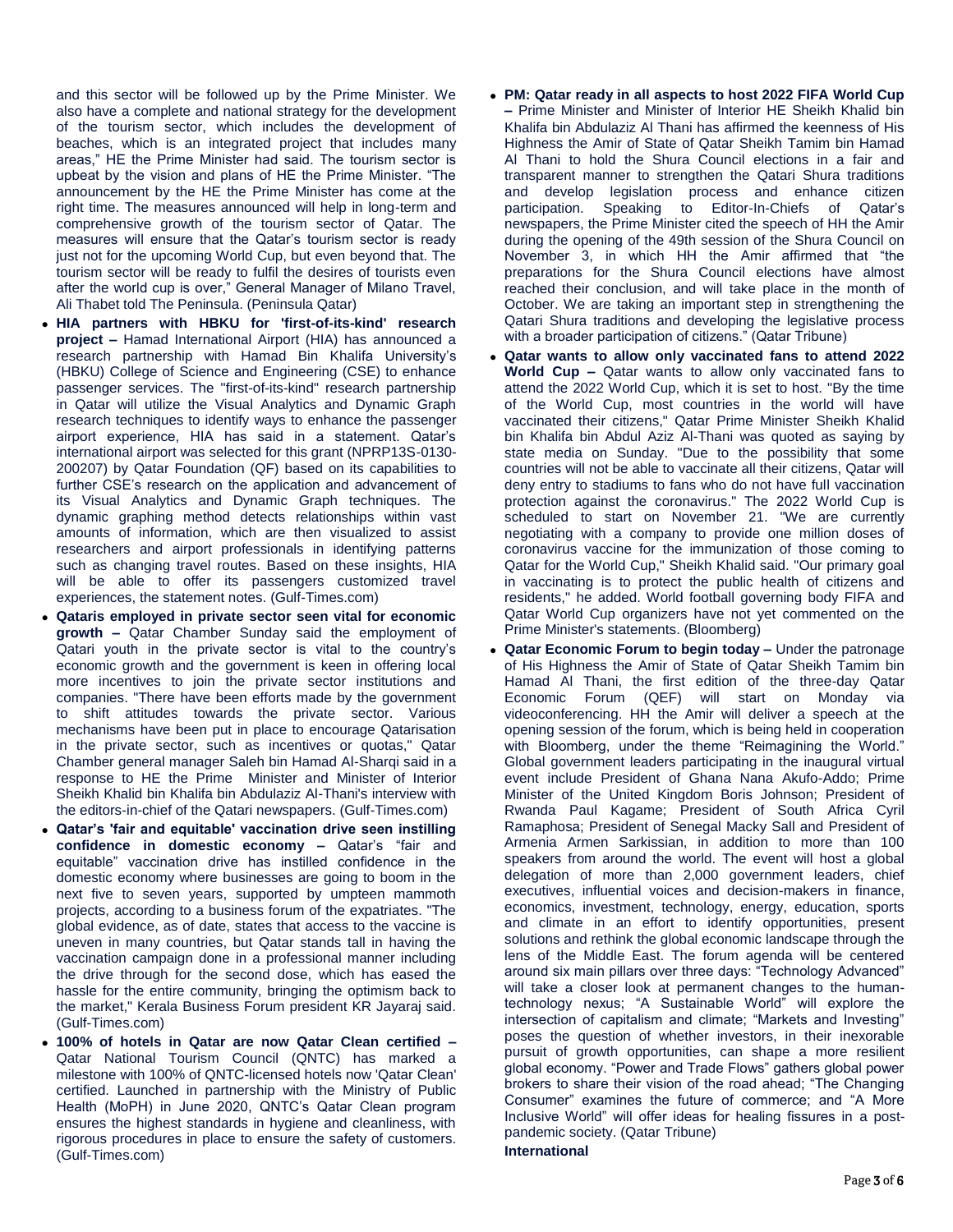- **US senators haggle over funding of \$1tn infrastructure compromise –** A bipartisan infrastructure plan costing a little over \$1tn, only about a fourth of what President Joe Biden initially proposed, has been gaining support in the US Senate, but disputes continued on Sunday over how it should be funded. Biden told reporters last week that he will have a response to the plan as soon as Monday after reviewing it. Twenty-one of the 100 US senators - including 11 Republicans, nine Democrats and one independent who caucuses with Democrats - are working on the framework to rebuild roads, bridges and other traditional infrastructure that sources said would cost \$1.2tn over eight years. "President Biden, if you want an infrastructure deal of a trillion dollars, it's there for the taking. You just need to get involved and lead," one of the 21 senators, Republican Senator Lindsey Graham, said on Fox News Sunday. Biden, seeking to fuel growth after the pandemic and address income inequality, had initially proposed about \$4tn be spent on a broader definition of infrastructure, including fighting climate change and providing care for children and the elderly. But the White House trimmed the offer to about \$1.7tn in talks with senators in a bid to win Republican support which will be needed for any plan to get the 60 votes normally required to advance legislation in the Senate. (Reuters)
- **Lagarde says ECB makes good progress on new strategy –** European Central Bank policymakers meeting this weekend made "good progress" in reshaping the ECB'sstrategic goals, including the role it plays in fighting climate change and a revised approach to inflation, President Christine Lagarde said on Sunday. The 25 members of the ECB's Governing Council gathered in a hotel near Frankfurt to add impetus to the bank's first review of its approach to monetary policy in nearly two decades, which it aims to conclude in the second half of the year. Lagarde gave no detail of the outcome of the talks, saying only that they covered the ECB's inflation goal and time horizon, links between climate change and monetary policy and the modernisation of central bank communications. "I am glad we were able to have in-depth discussions and we made good progress in shaping the concrete features of our future monetary policy strategy," Lagarde said in a statement after the three-day gathering. Started in early 2020 and then delayed due to the coronavirus pandemic, the overhaul has fuelled a public debate among policymakers. The ECB's elusive inflation goal, currently set "below but close to 2%", seems almost certain to get a facelift and be set at 2%, with a tolerance for overshooting after periods of sluggish price growth. The ECB could also look at alternative inflation measures to take account of rising housing costs for households, and even calculate its own inflation figures - though, with inflation having lagged below target goal for a decade, that might risk giving the impression of massaging numbers. Climate change, a factor Lagarde is keen to incorporate, is likely to become part of the central bank's considerations in some form, potentially by skewing its bond purchases to favour companies that have a lower carbon footprint or are making an effort to reduce it. (Reuters)
- **Rightmove: UK house prices show biggest seasonal rise since 2015 –** Asking prices for British homes between mid-May and early June rose by 0.8% compared with a month before, the biggest rise for the time of year since 2015, as available housing remains in short supply, property website Rightmove said on Monday. The increase is less than the 1.8% recorded a month earlier but still takes asking prices 7.5% above their level in early March 2020, before Britain went into its first COVID lockdown. "Buyer demand remains very strong, though with an all-time low in the number of properties available for sale ... and new stock at higher-than-ever average prices, there are early signs of a slowing in the frenetic pace," Tim Bannister,

Rightmove's director of property data, said. Rightmove, which says it advertises 95% of homes for sale in Britain, collected the data between May 9 and June 12. British house prices surged last year despite the pandemic as many richer households sought more space to work from home, and the government cut property purchase taxes to reverse an initial slump in sales early in the pandemic. June is the last month when the full stamp duty tax break applies, before it is wholly phased out in October. Britain's official measure of house prices, based on completed transactions, showed prices in the year to April rose 8.9%, after a 9.9% increase for the year to March. Rightmove said the most expensive homes were seeing the biggest percentage increases in asking prices.Typically these were detached houses with at least four bedrooms whose buyers were less stretched for cash. London has seen weaker prices and demand than other parts of Britain, due to a fall in the number of foreign buyers and less need for many high-paid workers to commute to city-centre jobs. Separate figures from property data company LonRes showed prices were 1.9% lower in expensive parts of the capital than a year ago. The number of new listings in central London was 33% higher in May than two years before. "Demand is not outstripping supply in most areas of prime London. Estate agents' windows have, for the most part, stayed well stocked, meaning prices have not seen the rapid growth experienced in other parts of the country," LonRes's head of research, Marcus Dixon, said. (Reuters)

 **German conservatives appeal to voters with vow not to hike taxes –** German Chancellor Angela Merkel's conservatives promised to cap the corporate tax rate and not raise wealth and inheritance taxes in an election programme intended to see off the fading challenge of their main Greens rivals, a draft reviewed by Reuters showed on Monday. The manifesto is in stark contrast to plans by the Greens to raise taxes on highincome individuals and the rich to fund a transition to a carbonneutral economy and makes it more difficult for the two parties to form a coalition government after September's election. The conservatives have extended their lead over the Greens to about 8 points in opinion polls after a divisive battle over who should be their candidate to replace Merkel, who will step down as chancellor after a Sept. 26 federal election. Christian Democratic Union (CDU) leader Armin Laschet, who is now the frontrunner to become chancellor, hopes the election programme will cement the conservatives' recently regained lead over the Greens in opinion polls and secure victory in September. "We want to put the economy back on a growth path after the (coronavirus) pandemic and raising taxes would be the wrong way," Laschet told a joint news conference with Markus Soeder, leader of the CDU's Bavarian sister party, the Christian Social Union (CSU). Laschet and Soeder put on a show of unity after a bruising battle in April to be their parties' joint candidate for chancellor, in which the CDU leader eventually prevailed. (Reuters)

### **Regional**

- **Saudi Arabia to offer five-year industrial licenses, ministry says –** Saudi Arabia's ministry of industry will offer industrial licenses that last five years instead of three to ensure the sustainability of the sector, Saudi state news agency (SPA) reported on Sunday. The longer duration will come into effect when investors apply for new industrial licenses or renew their existing ones, after fulfilling necessary requirements, SPA said. (Reuters)
- **China's Saudi oil imports plunge 21% –** China's imports from Saudi Arabia fell 21% in May from a year earlier but retained their top ranking among suppliers for a ninth month in a row, customs data showed on Sunday. Shipments from Saudi Arabia were 7.2mn tons last month, or 1.69mn bpd, data from the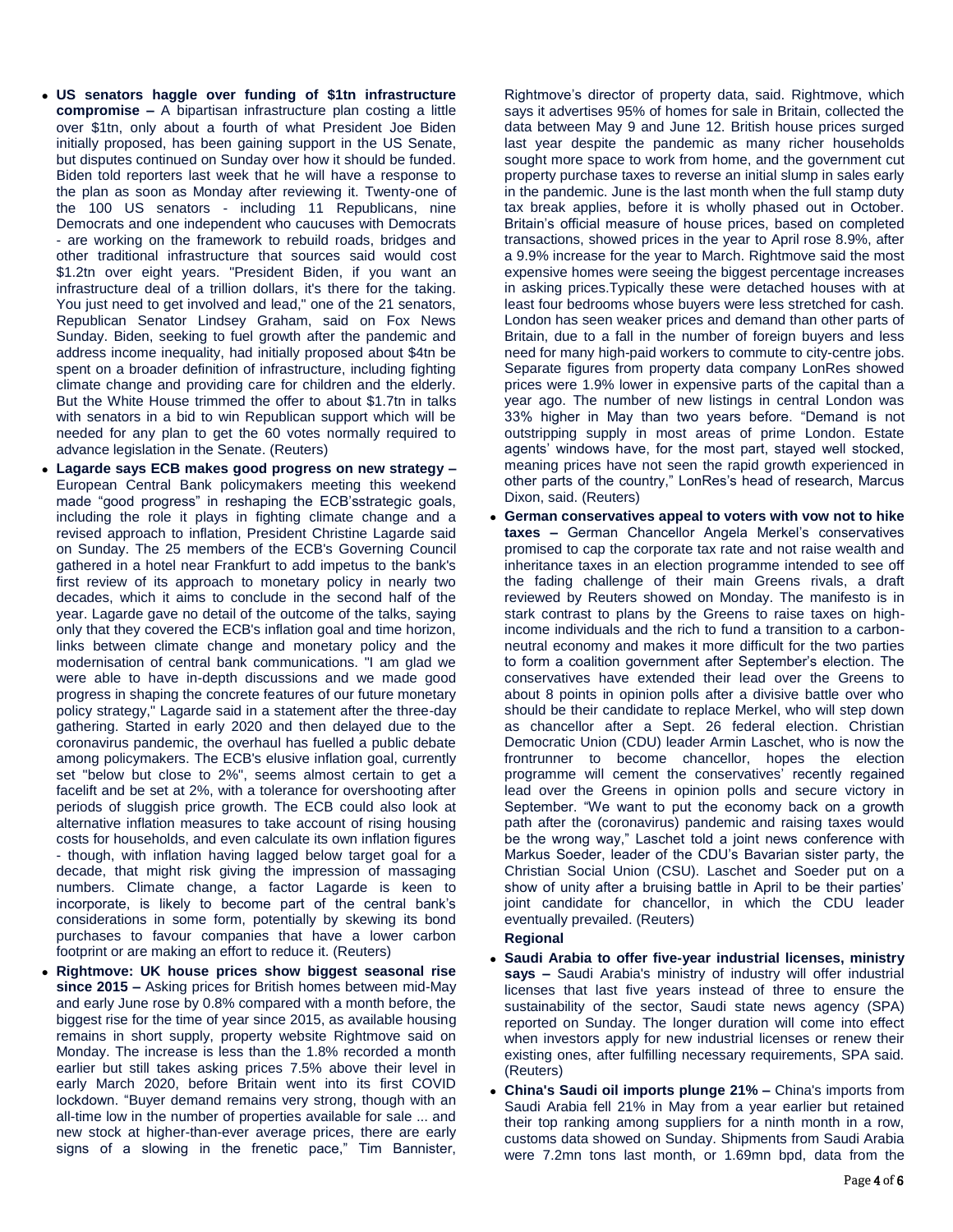General Administration of Chinese Customs showed. That compared to 6.47mn tons in April and 9.16mn in May 2020. Imports from second-largest supplier Russia also dropped from a month earlier, to 5.44mn tons, or 1.28mn bpd. The scalebacks by the top two exporters were in line with a steep annual decline of nearly 15% to this year's lowest total crude imports into China. Imports from UAE arrivals fell 25% last month from year-ago levels. (Reuters)

- **Saudi Arabia, Pakistan agrees on oil deal, FT reports –** Saudi Arabia has agreed to restart oil supply to Pakistan worth at least \$1.5bn a year from July to counter Iran's influence in the region, the Financial Times (FT) reported, citing unidentified officials. Pakistan relations with Saudi Arabia have recovered from a downturn earlier, the FT says citing a senior Pakistan government official. Saudi Arabia's support will come through deferred payments for oil supplies and the Kingdom is looking to resume investments in Pakistan. (Bloomberg)
- **L'azurde says rights issue attracts SR127.77mn in subscribed shares –** L'azurde Company for Jewelry said the rights issue to raise its capital resulted in 12.77mn subscribed shares at a value of SR127.77mn. This volume represented 88.12% of the total 14.5mn shares L'azurde has offered for subscription during the period of 7-17 June, according to a bourse filing on Sunday. The remaining shares of 1.72mn will be offered for subscription on 22-23 June. Earlier this month, the shareholders of the company approved to raise the capital by 33.72% or SR145mn through a rights issue, after L'azurde had obtained the Saudi Capital Market Authority's (CMA) nod for the increase last April. (Zawya)
- **Bank Aljazira hires advisors for up to \$500mn private placement –** Bank Aljazira has mandated Alinma Investment, AlJazira Capital and J.P. Morgan as joint lead managers and bookrunners for the potential offer of Tier 1 capital certificates for up to \$500mn. The certificates will be callable 5 years from the date of issuance. (Bloomberg)
- **CBUAE: Assets of UAE Islamic banks grow by 5% in 2020 –** Assets of fully-fledged Islamic banks grew by 5% during 2020, accounting for about 19% of UAE's total banking system assets. However, assets of Islamic windows at conventional banks fell by 2.4% accounting for approximately 5% of total banking system assets, the Central Bank of UAE (CBUAE) said in its Financial Stability Report. The country's Islamic financial sector, comprising fully-fledged Islamic banks, Islamic windows and Islamic finance companies, has total assets of AED782bn, the report said. The 17 conventional banks with Islamic windows saw their asset size reach AED166.2bn in 2020. There are 11 Islamic finance companies in the UAE, accounting for around 55%, or AED17.6bn, of the total assets of the finance companies' sector in 2020. "The strong growth of the fullyfledged Islamic banks in the UAE is reflected by a compounded annual growth rate over the last five years of 5.6%," the report said. (Zawya)
- **Dubai airport targets 28mn passengers this year, CEO says –** Dubai's state airport operator is hoping for a "flood" of travelers as the coronavirus pandemic eases, targeting passenger traffic through Dubai International Airport to grow 8% to 28mn this year as demand rebuilds. Terminal 1 is reopening this Thursday after a 15-month closure. Operations were consolidated through Terminals 2 and 3 last year as the pandemic took hold. "People think it will trickle back. I don't believe that. I believe it will be an absolute flood of demand when people get the confidence to travel again," Dubai Airports Chief Executive, Paul Griffiths told Reuters on Sunday. The airport, one of the world's busiest, could see over 40mn passengers this year if it was "really, really lucky," Griffiths said, though it was likely to be somewhere between 24.7mn and

34.3mn. "We're comfortable with that mid-range of about 28 (million)." Terminal 1 has an annual passenger capacity of 18 million, while the entire airport can handle up to 100mn. Griffiths estimated the terminal's reopening would result in 3,500 additional jobs at the airport, including those working in retail, hospitality, security and immigration. (Reuters)

- **DAMAC hires advisors to gauge AED2.2bn bid to go private –** DAMAC Properties has hired advisors to assess an offer to take the Dubai-based real estate developer private after backlash from investors. An independent valuer and financial advisor have been appointed to help the board determine the financial fairness of the offer from the perspective of shareholders, DAMAC said in a statement to the stock exchange on Sunday. The firm on June 15 said it appointed Arqaam Capital as financial adviser and KPMG is valuer. Billionaire Hussain Sajwani offered to take the rest of DAMAC private at a discount of nearly 45% to the developer's local listing in 2015. The bid was the latest in a string of similar deals in the UAE which sought to buy out minority shareholders at a discount. Maple Invest Co. Limited, an investment vehicle owned by Sajwani, offered AED2.2bn, making what it called "a voluntary conditional offer for the issued share capital of DAMAC not already owned by Maple and its affiliates." Sajwani, who owns a 72% stake in the developer, resigned as DAMAC's Chairman to avoid conflict of interest. DAMAC's June 9 announcement of the offer sparked a backlash among some investors who questioned the timing of the plan just as the property market is starting to improve following seven years of decline. DAMAC's board hired Al Tamimi & Co. law firm and said the supplemental offer document will be published this month. Also, Sofyan Al Khatib, while staying on as a board member, will not be part of discussion in relation to the offer due to his "connection" to the former Chairman, DAMAC said. (Bloomberg)
- **Bahrain's Batelco says no decision taken on proceeding on dual listing –** Bahrain telecommunications company (Batelco) said on Sunday it had made a preliminary assessment of a dual listing, though that no decision on whether it would proceed had been taken. The statement to Bahrain's bourse followed a Bloomberg June 17 report which cited sources it did not identify as saying the telco was considering a dual listing in Saudi Arabia. The Bahrain bourse-listed company did not say where it was considering for its dual listing. The Bahrain government owns nearly 56.97% of Batelco, including through shares held by sovereign wealth fund Mumtalakat, according Refinitiv data. (Reuters)